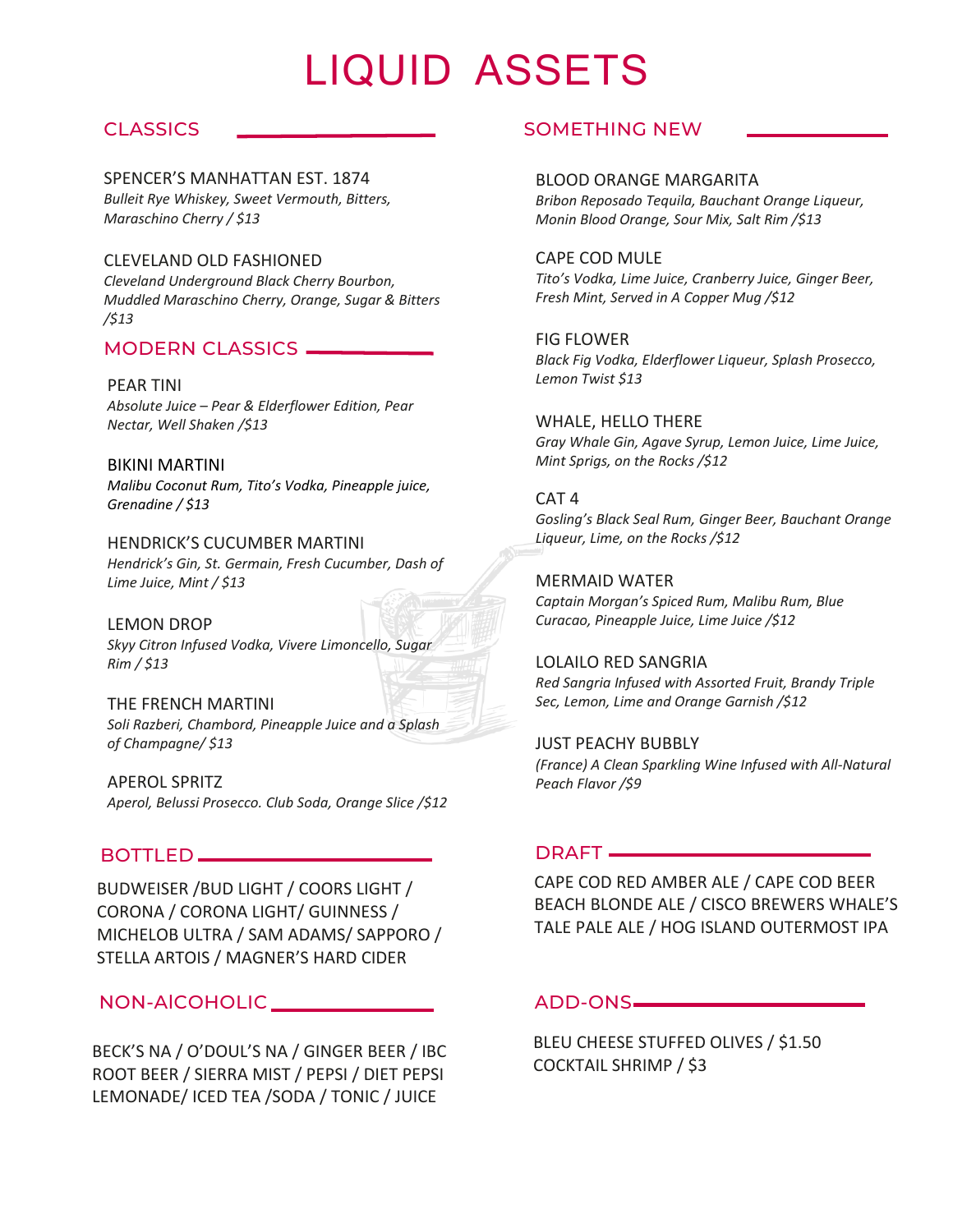# WINE BY THE GLASS

## WHITE WINE

#### CHAMPAGNE, Veuve Clicquot, Brut, Yellow Label Flute \$16 / Bottle #204 \$74 Vibrant acidity framing hints of white cherry, biscuit, honey and candied lemon zest, with a lightly smoky finish

#### SPARKLING ROSE, Veuve DuVernay, Brut Glass \$10 / Bottle \$39

Vibrant aromas expressing a delicate blend of floral and fruitdriven notes. Rich and full on the palate, extended finish of fruity notes, very light and refreshing finish showing clean minerality and citrus.

ROSE, Jean-Luc Colombo, France `20 Glass \$10 / Bottle #36 \$39 Raspberry and watermelon flavors are zesty, edged by crushed mineral and salt as well as lingering, thirst-quenching acidity

#### RIESLING, *Eroica*, Ch. St. Michelle, Columbia Valley`19 Glass \$11/ Bottle #7 \$44

Showcases the elegant purity of truly great Riesling. Sourced from cool climate vineyards, Eroica shows exuberant freshness with inviting stone fruit, citrus, and floral notes

#### SAUVIGNON BLANC, Kim Crawford `20

Glass \$11 / Bottle #11 \$42 aromas of pineapple, mango and peach. Ripe, tropical fruit flavors and a crisp, refreshing acidity and a long, clean finish.

#### CHARDONNAY, William Hill, Central Coast `20

Glass \$10 / Bottle #16 \$39

Fruit-forward and vibrant, featuring notes of ripe tree fruit, baked apple and citrus with a smooth, creamy mouthfeel.

#### CHARDONNAY, Rodney Strong, Chalk Hill, Sonoma `18 Glass \$11 / Bottle #20 \$42

Both creamy and crisp, with flavors of golden pear, vanilla, Meyer lemon and a hint of minerality on the long finish.

#### PINOT GRIGIO, Borgo Boschetto, Venezia Giulia `20 Glass \$10 / Bottle #1 \$39

An easy-drinking wine with fresh citrus fruit and crisp minerality that matches well with light meats and seafood.

PINOT GRIGIO, Maso Canali, Trentino `20 Glass \$11 / Bottle #3 \$42 Flavors of rich peach alongside delicate citrus notes, this is a dry white wine supported by bright acidity a lingering finish

## RED WINE

## COTES DU RHONE, La Renjardiere `19

#### Glass \$11 / Bottle #56 \$42

Full bodied but fresh, it highlights zippy blackberry and mulberry flavors edged by crushed peppercorns and graphite and finishes on softly gripping tannins

## MALBEC, Red Schooner Voyage 10, the Caymus Family

Glass \$14 / Bottle \$56

Grapes for this Malbec are grown in Argentina and transported to Caymus. Red Schooner is known by the voyage from which it traveled. Dense, dark and supple. Scents of ripe plums and cherries, with flavors of French oak and soft tannins

#### SANGIOVESE, Villa Monti, Chianti `19

Glass \$11/ Bottle \$42 (made with organic grapes) Soft tannins and delicate acidity keep a freshness on the palate. A Slightly dense with a layer of chocolate cake and violets

## PINOT NOIR, Boen, Russian River Valley `20

#### Glass \$12 / Bottle #94 \$48

Bing cherry, dark chocolate, toast, and a hint of smoke on the nose and palate. Fresh bright acidity gives it a lift and drives the boldness of this ripe wine slightly tannic wine

#### PINOT NOIR, Elouan, Oregon `19

Glass \$10 / Bottle \$39 Harmonious and elegant flavors of opulent plum, bright cherry, subtle earthiness and a hint of sweet tobacco united by soft and refined tannins.

#### MERLOT, Duckhorn, Napa`18

Glass \$14 / Bottle #89 \$56

Luxurious flavors of black plum, rhubarb crumble and chocolate-covered raspberry mingle with hints of graphite and clove on the long, vibrant finish

#### CABERNET SAUVIGNON, Austin Hope, Paso Robles `20 Glass \$16 / Bottle #69 \$64

Lavish powerful wine layered with juicy blackberry, ripe cherry, vanilla bean, and brown butter. It's full-bodied and rich, balanced by a touch of bright acidity and firm polished tannins

#### CABERNET SAUVIGNON, Liberty School, Paso Robles `20 Glass \$10 / Bottle \$39

Aromas of dark red fruit lead into a heavy palate of a lush blackberry-sauce flavor that is spiced with nutmeg and wrapped in smooth tannins

#### CABERNET SAUVIGNON, Beringer, Knight's Valley `19 Glass \$15 / Bottle #71 \$59

Warm baking spice with tones of lavender, wild sage, and mocha. Lively and well-balanced with vibrant acidity, chewy tannins, and a long, smooth, satisfying finish.



Wines by the glass are 6 oz Pour 05/20/2022 Vintages are correct at the time of printing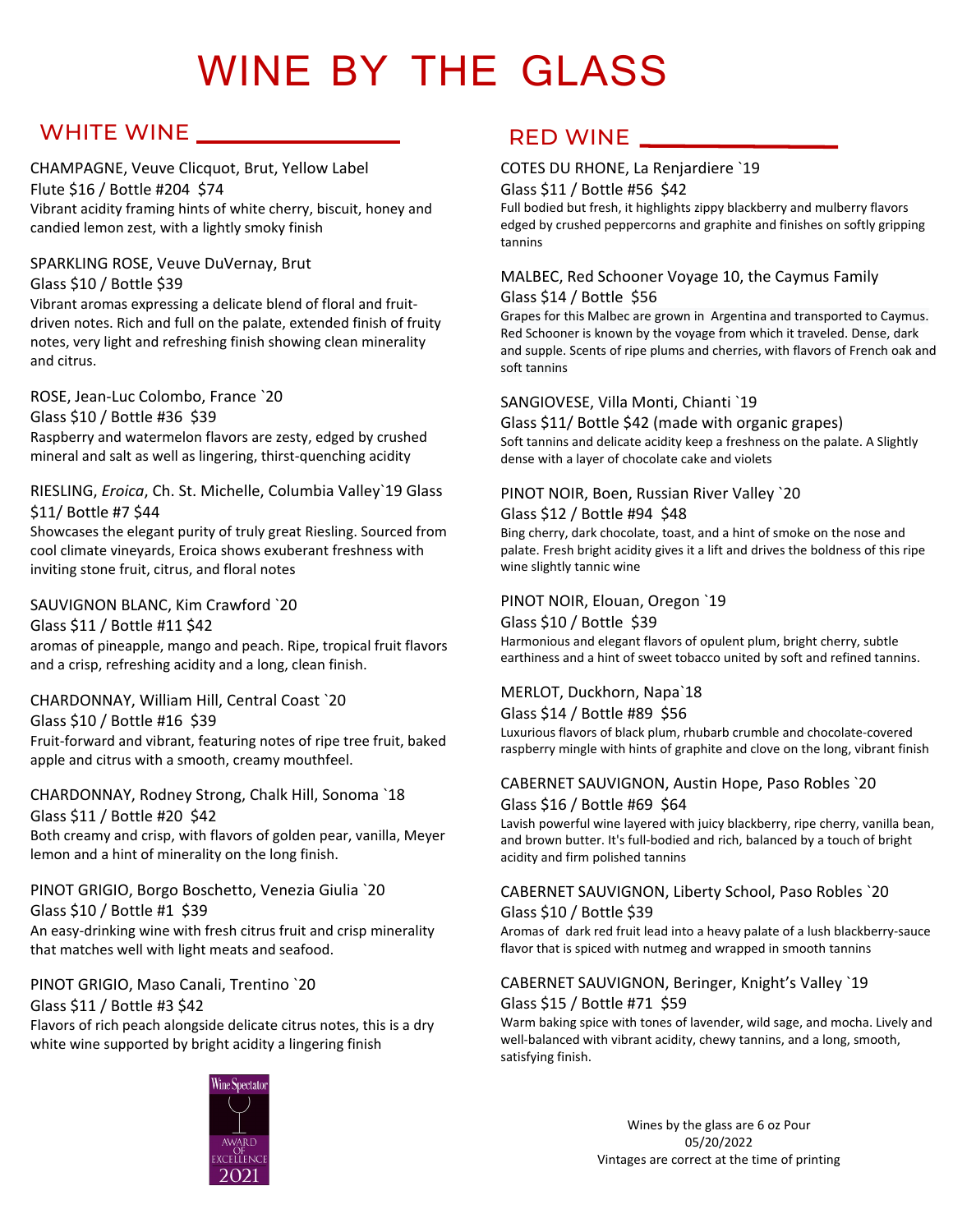## 3 COURSE "PRE-6" MENU

Nightly from 4:00-6:00 \$34-42

#### FIRST COURSE

NEW ENGLAND CLAM CHOWDER

HAND TOSSED CAESAR SALAD *Garlic Croutons, Shaved Parmesan*

LOBSTER BISQUE *Lobster Meat, Classic Cream Bisque, Sherry (\$4 supplement)*

### PEAR, ARUGULA & ENDIVE SALAD

*Gorgonzola, Toasted Almonds, Raspberries Gustare's, Raspberry Balsamic Dressing (\$4 supplement)*

HOUSE SALAD *Spring Mix, Tomato, Shaved Carrot, Onion, Dijon Vinaigrette*

SUN DRIED TOMATO, FONTINA & BASIL ARINCINI *Basil Pesto Cream, Fried Arugula, Parmesan Ribbons (\$3 Supplement)*

## ENTRÉES

FIG & MASCARPONE RAVIOLI / \$34 *Caramelized Shallots, Brown Butter, Watercress*

HONEY MUSTARD SALMON / \$41 *Cranberry Compote, Roasted Potatoes, Asparagus*

DRUNKEN HALF CHICKEN / \$36 *Dark Rum, Brown Sugar, Garlic, Seasonal Vegetable, Roast Garlic Mashed Potatoes Country Gravy*

SOLE PICCATA / \$38 *Lemon Butter, Capers, Shallots, Scallions, Angel Hair Pasta*

BAKED SEAFOOD TRIO / \$39 *Coastal Haddock, Sea Scallops, Jumbo Shrimp, Crumb Topping, Lemon Butter Sauce, Rice Blend, Seasonal Vegetable* 

BRAISED BONELESS SHORT RIBS OF BEEF / \$42 *Garlic Mashed Potatoes, Caramelized Baby Carrots and Cipollini Onions, Cabernet Demi* 

#### DESSERTS

CLASSIC CRÈME BRULEE (Stuter) *Vanilla Bean, Caramelized Sugar* 

**TIRAMISU** *Espresso soaked Vanilla Sponge, Mascarpone Cream, Cocoa Powder*

#### FLOURLESS CHOCOLATE CAKE

*Fresh Raspberries, Vanilla Ice Cream, Whipped Cream*

KEY LIME PIE *Graham Cracker Crust, Raspberry Coulis, Whipped Cream*

#### BREAD PUDDING OF THE DAY

WARM APPLE CRISP *Vanilla Ice Cream, Caramel sauce*

GIFFORD'S ICE CREAM STAND *Vanilla - Seasonal – Sorbet*

 Cell phones in public areasGuests must be seated and all orders placed in their **entirety** by 6:00 | No other discounts apply to this menu. Pre-6 entrees cannot be split or shared | Please no menu substitutions - Tax, gratuity, and beverages not included | Please make your server aware of any food allergies prior to ordering | There are health risks associated with eating raw or undercooked meat or shellfish |Please refrain from using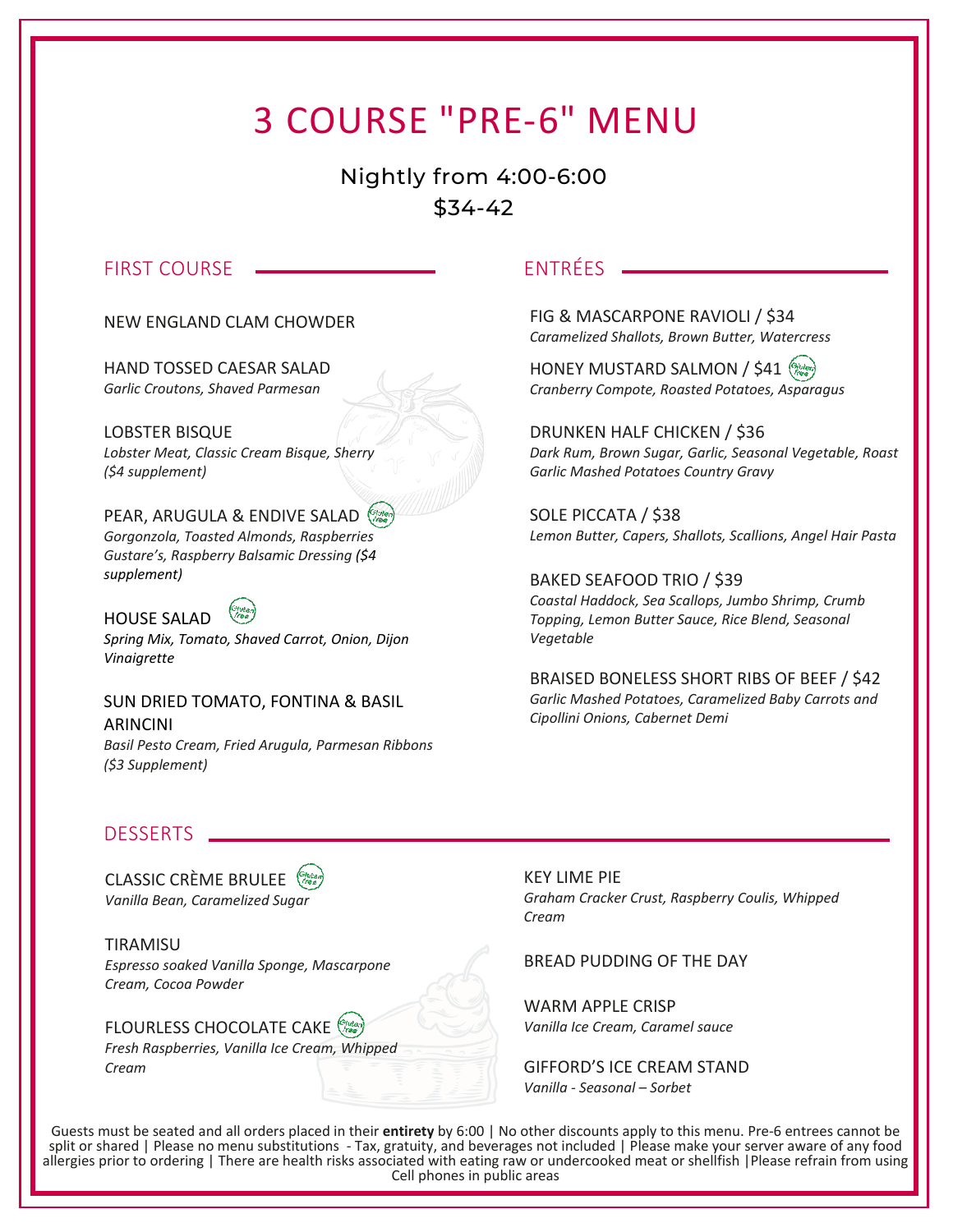## DINNER MENU A LA CARTE

## **STARTERS**

NEW ENGLAND CLAM CHOWDER Cup \$8 - Bowl \$12

BAKED ONION SOUP / \$10 *Crisp Crouton, Swiss, Mozzarella*

BAKED LITTLENECK CLAMS CASINO / \$16 *Bacon, Garlic Butter*

LOBSTER BISQUE / Cup \$10 - Bowl \$16 *Lobster Meat, Classic Cream Bisque*

STUFFED QUAHOG / \$8 *Ritz, Chorizo, Garlic, Red Pepper, Melted Butter*

LUMP CRAB CAKE / \$19 *Apple, Radicchio, Micro Herb salad, Lemon Dijon Aioli, Chive oil*

BANG-BANG SHRIMP / \$18 *Fried shrimp, spicy honey-buffalo sauce, scallions, grilled pineapple, cashews*

SUN DRIED TOMATO, FONTINA & BASIL ARINCINI/ \$12 *Basil Pesto Cream, Fried Arugula, Parmesan Ribbons*

BAKED OYSTERS ROCKEFELLER / \$20 *Spinach, Fennel, Pernod, Panko, Mornay Sauce*

FRIED POINT JUDITH CALAMARI / \$18 *Butter, Garlic, Banana Peppers, Hot Cherry peppers*

## $ICFD + RAW$

6 CAPE COD OYSTERS ON THE ½ SHELL / \$19  *lemon, mignonette & cocktail sauce* 8 LITTLENECK CLAMS ON THE ½ SHELL / \$16  *lemon & cocktail sauce* 5 JUMBO CHILLED SHRIMP / \$18 *lemon & cocktail sauce*

## **SALADS**

PEAR, ARUGULA & ENDIVE SALAD / \$14 *Gorgonzola, Toasted Almonds, Raspberries, Gustare Raspberry Balsamic Dressing* 

HOUSE SALAD / \$9 *Spring Mix, Tomato, Shaved Carrot, Onion, Radish, Dijon Vinaigrette*

CAESAR SALAD / Small \$10 – Large \$16 *Romaine Hearts, Garlic Croutons, Homemade Dressing, Anchovies*

BLT WEDGE SALAD / \$14 *Iceberg Wedge, Gorgonzola Dressing, Crumbled Bacon, Campari Tomatoes*

ZERO CARB CAESAR SALAD / \$26 *Painted Hills Farm All-Natural Angus Beef, Melted Bleu Cheese*

#### *ADD TO ANY SALAD:*

*Shrimp \$15 / Steak Tips \$20 /Chicken \$10 / Salmon \$19 Seared Scallops \$20 /Angus Burger \$10 / Impossible Burger \$10 / Crumbled Bleu \$2*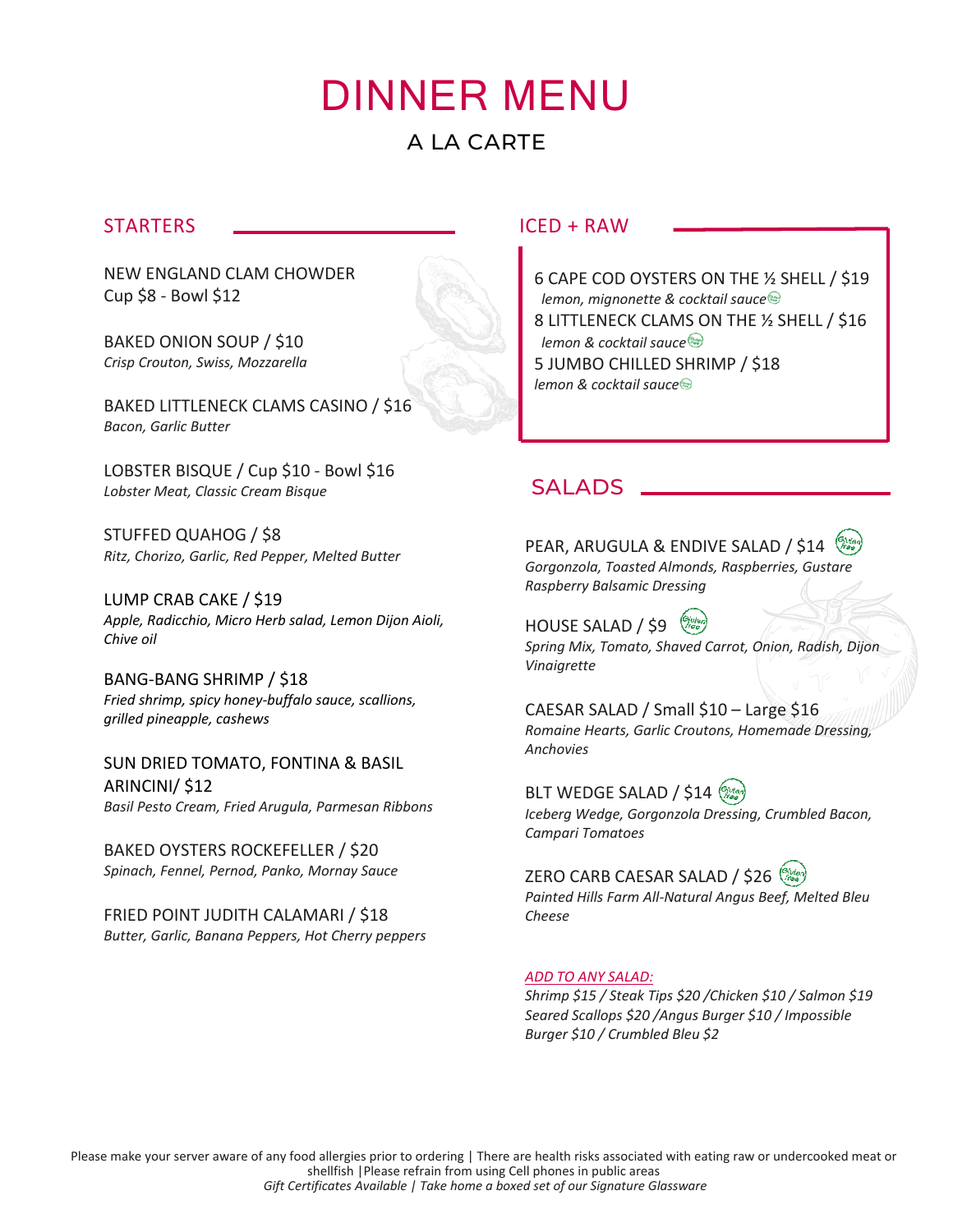## ENTRÉES

CARAMELIZED SCALLOPS / \$34 *Basil Risotto, Strawberry Salsa, Balsamic Glaze*

HONEY MUSTARD SALMON / \$32 *Cranberry Compote, Roasted Potatoes, Asparagus*

LOBSTER RAVIOLI / \$39 *Blistered Tomatoes, Wilted Baby Spinach, Poached Lobster, Lobster-Sherry Cream Sauce*

CAPE COD BEER BATTERED FISH & CHIPS / \$28 *Coastal Haddock, French fries, Cole Slaw, Tartar Sauce, Lemon wedge (malt vinegar on request)*

LUMP CRAB CAKE PLATTER / \$38 *Lemon-Dijon Aioli, French Fries, Cole Slaw* 

#### ROASTED PANKO HADDOCK / \$33

*Butterflied Shrimp, Citrus Beurre Blanc, Roasted Potatoes, Asparagus*

BAKED SEAFOOD TRIO / \$29

*Coastal Haddock, Sea Scallops, Jumbo Shrimp, Crumb Topping, Lemon Butter Sauce, Rice Blend, House Vegetable*

SOLE PICCATA / \$28 *Lemon Butter, Capers, Shallots, Angel Hair*

#### BURGERS

#### 8OZ. DOMESTIC PASTURE RAISED ANGUS BURGER / \$18

*Painted Hills Farm All-Natural Beef, Toasted Brioche Roll, Lettuce, Tomato, Onion, French Fries, Kosher Pickle*

#### THE "IMPOSSIBLE" BURGER / \$18

*6oz 100% plant-based Burger, Toasted Brioche Roll, lettuce, tomato, onion, pickle, French fries*

#### *ADD:*

*Swiss| American| Cheddar| Sautéed Onions \$1 Bacon \$1.50 | Sautéed Mushrooms \$1.50 Gorgonzola \$2 Gluten Free Roll/ Vegan Roll available*

BRAISED BONELESS SHORT RIBS OF BEEF / \$33 *Garlic Mashed Potatoes, Caramelized Baby Carrots and Cipollini Onions, Cabernet Demi*

#### MAPLE LEAF FARM CONFIT DUCK LEGS / \$35 *Parmesan Rainbow Fingerling Potatoes, Shaved Fennel,*

*Orange & Watercress Salad, Gustare Honey Bell Dressing* 

#### BUTTER & HERB POACHED CENTER CUT FILET MIGNON / \$41

*Grilled, Roast Garlic Mashed Potatoes, Asparagus, Cabernet Demi, Watercress, Truffle Oil*

DRUNKEN HALF CHICKEN / \$26 *Dark Rum, Brown Sugar, Garlic, Seasonal Vegetable, Roast Garlic Mashed Potatoes Country Gravy*

HONEY-DIJON MARINATED STEAK TIPS / \$28 *Garlic Mashed Potatoes, Seasonal Vegetables*

FIG & MASCARPONE RAVIOLI /\$24 *Caramelized Shallots, Brown Butter, Watercress*

CHICKEN PICCATA / \$28 *Lemon Butter, Capers, Shallots, Angel Hair*

## SIDES

SWEET POTATO FRIES \$6 SAUTÉED SPINACH WITH GARLIC \$8 ROAST GARLIC MASHED POTATOES \$6 STEAMED ASPARAGUS \$7 RISOTTO OF THE DAY \$12 SUBSTITUTE ASPARAGUS OR SAUTÉED SPINACH \$3 SUBSTITUTE RISOTTO FOR \$6 SUBSTITUTE SWEET POTATO FRIES \$3



Please inform our staff prior to ordering of any food allergies you may have and we will kindly make accommodations when possible

For your pleasure our Chef would be happy to split plates at an additional 5 dollars A Voluntary 18% Gratuity added to parties of 6 or more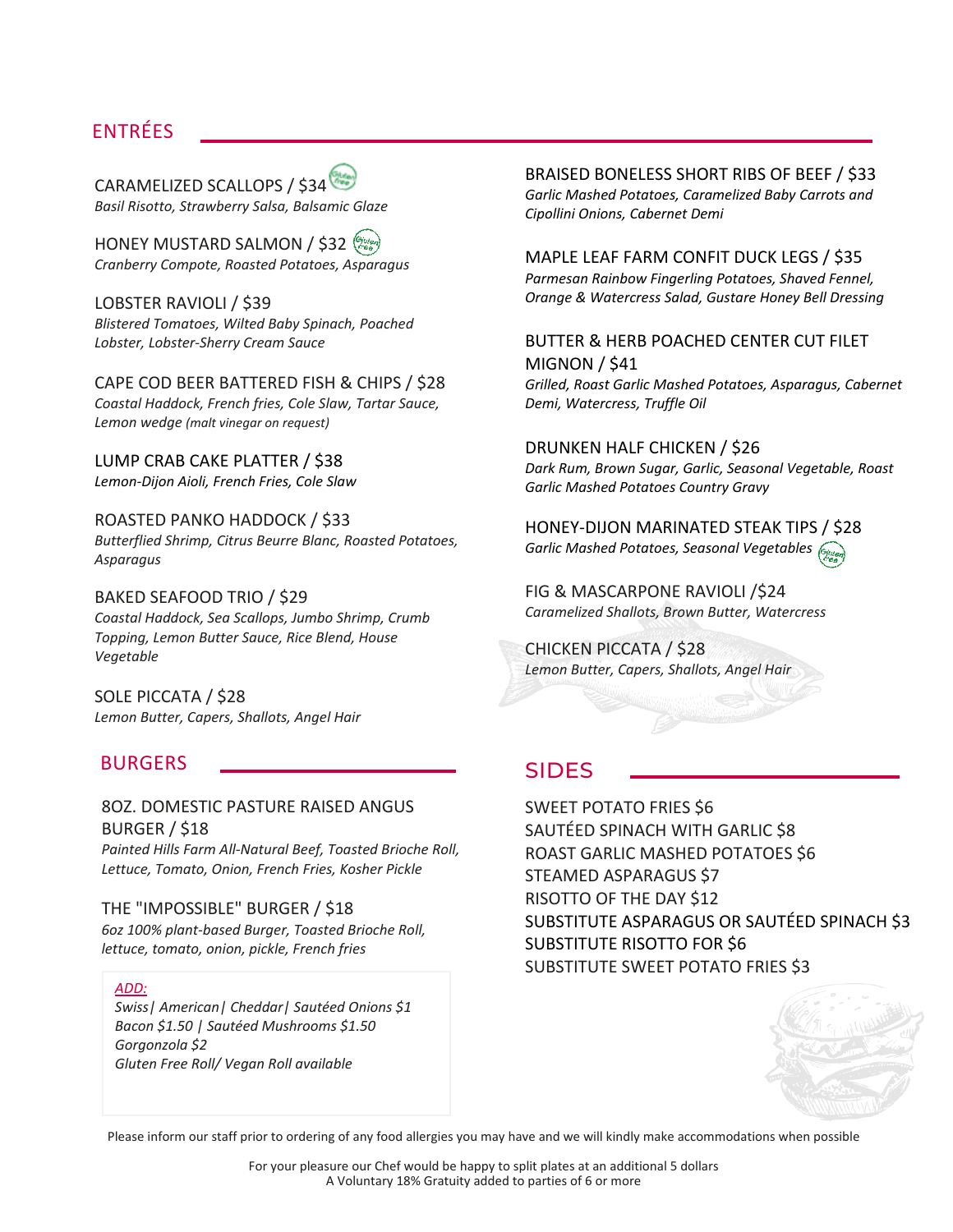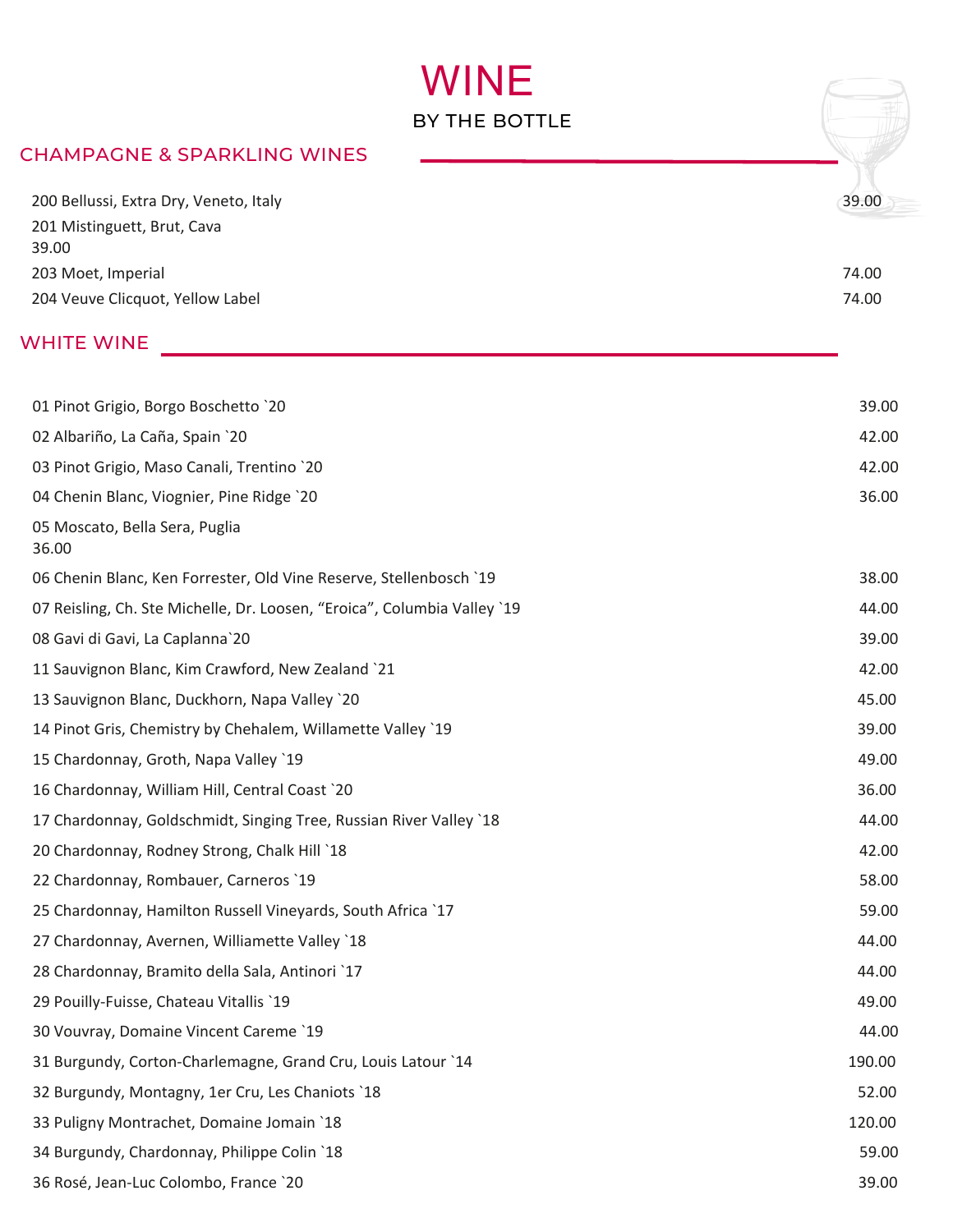## RED WINE – OLD WORLD REDS

| 50 Malbec, Luca, Old Vine Mendoza `18                                         | 59.00 |
|-------------------------------------------------------------------------------|-------|
| 51 Malbec, Q, Zuccardi, Malbec `19                                            | 42.00 |
| 52 Red Burgundy, Santenay 1er Cru, Dom. Jessiaume, Les Gravieres `17<br>65.00 |       |
| 53 Barbera D'Asti, Renato Ratti, Piedmont `17                                 | 39.00 |
| 54 Red Burgundy Vignerons de Buxy Givry 1er Cru Clos Jus, `15                 | 65.00 |
| 55 Chateauneuf du Pape, Dom. Du Vieux Lazaret `18                             | 65.00 |
| 56 Côtes-du-Rhône, La Renjardiere `19                                         | 42.00 |
| 57 Sangiovese, CS, Supremus Monte Antico, Toscana `15                         | 54.00 |
| 58 Margaux, Chateau Siran `14                                                 | 79.00 |
| 59 Closerie Des Lys, Merlot, Cab, Syrah, Languedoc `15                        | 36.00 |
| 60 Barbera del Monferrato, Marchesi di Barolo `17                             | 44.00 |
| 61 Super Tuscan, Tenuta Di Arceno, Il Fauno `17                               | 59.00 |
| 62 Sangiovese, Brunello di Montalcino, Capanna `14                            | 74.00 |
| 63 Primitivo, Il Pumo, San Marzano `17                                        | 39.00 |
| 64 Barolo, Massolino, DOCG, Piedmont `16                                      | 74.00 |
| 65 Primitivo di Manduria, Riserva, Anniversario 62, San Marzano `15           | 59.00 |
| 67 Amarone della Valpolicella, Classico, Serafini & Vidotto `15               | 69.00 |
| 68 Chianti-Sangiovese-Fontalloro, Felsina, Toscana `17<br>85.00               |       |

## RED WINE - CABERNET SAUVIGNON

| 69 Cabernet Sauvignon, Austin Hope, Paso Robles `20                             |           | 64.00                     |
|---------------------------------------------------------------------------------|-----------|---------------------------|
| 70 Cabernet Sauvignon, Substance, Charles Smith, Columbia Valley `19            |           | 39.00                     |
| 71 Cabernet Sauvignon, Beringer, Knight's Valley `19                            |           | 59.00                     |
| 72 Cabernet Sauvignon, Girard, Napa Valley `18                                  |           | 59.00                     |
| 73 Cabernet Sauvignon, Orin Swift, Palermo, Napa `14                            |           | 74.00                     |
| 74 Cabernet Sauvignon, Molly Dooker, The Maitre 'D, McLaren Vale, Australia '16 |           | 54.00                     |
| 75 Cabernet Sauvignon, Stags Leap, Oakville, Napa `18                           |           | 79.00                     |
| 76 Cabernet Sauvignon, Rodney Strong Reserve, Alexander Valley `14              |           | 75.00                     |
| 77 Cabernet Sauvignon, Frog's Leap, Rutherford, Napa Valley `17                 |           | 70.00                     |
| 78 Cabernet Sauvignon, Napanook, Dominus Estate, Napa Valley `18                |           | 119.00                    |
| 78.5 Cabernet Sauvignon, Napanook Dominus Estate, Napa Valley `18<br>60.00      |           | $\frac{1}{2}$ bottle      |
| 79 Cabernet Sauvignon, Paul Hobbs, Cross Barn, Napa `17                         |           | 85.00                     |
| 80 Cabernet Sauvignon, Caymus, Napa `18                                         |           | 120.00                    |
| 81 Cabernet Sauvignon, Louis Martini, Sonoma'14                                 |           | 79.00                     |
| 82 Cabernet Sauvignon, BV, Napa `18                                             |           | 55.00                     |
| Cabernet<br>83<br>Sauvignon,<br>85.00                                           | Duckhorn, | $^{\backprime}18$<br>Napa |
| 84 Cabernet Sauvignon, Chateau Buena Vista, Napa `16                            |           | 60.00                     |
| 85 Cabernet Sauvignon, Pursuit, Napa `19                                        |           | 72.00                     |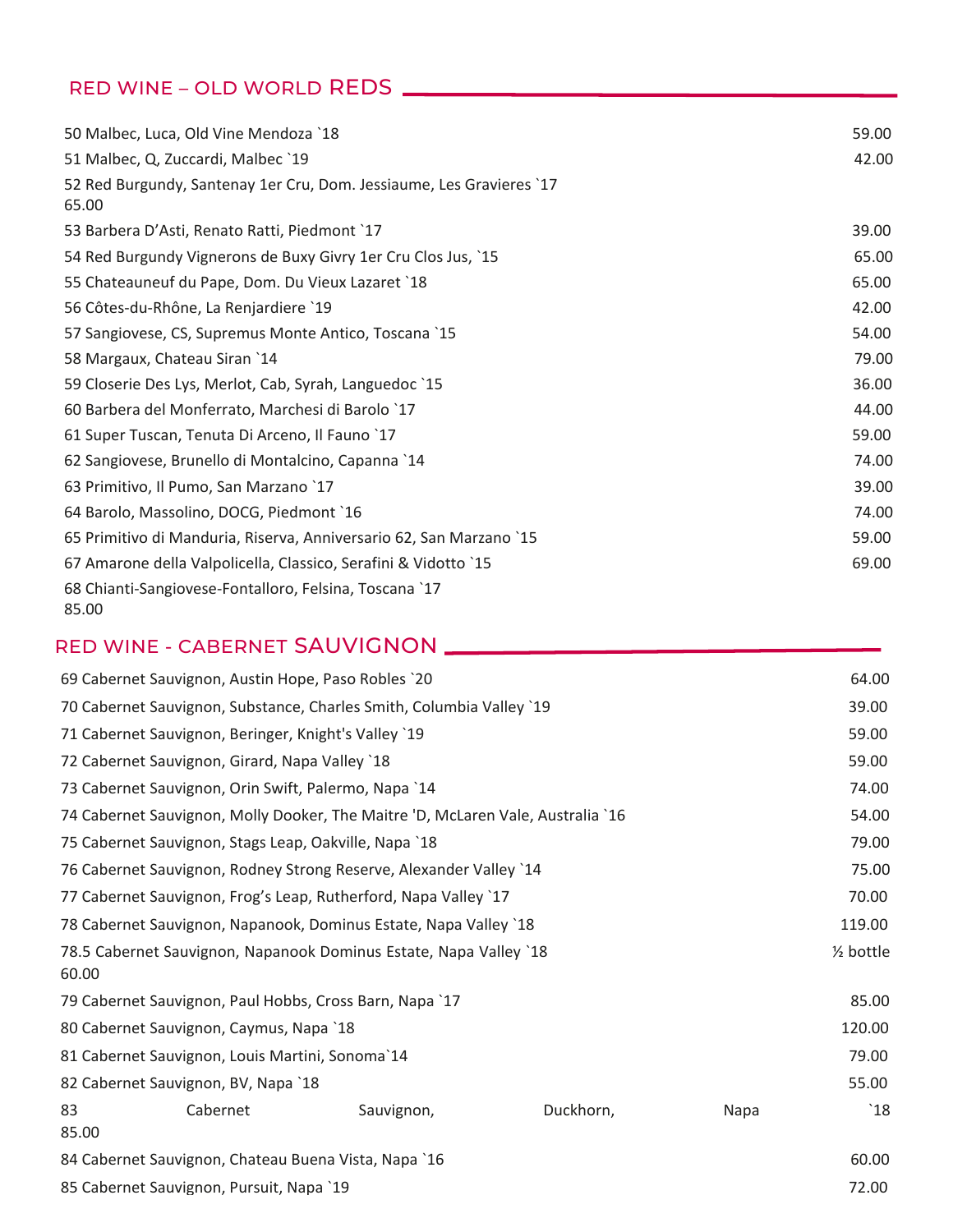## RED WINE - MERLOT

| 86 Merlot, J. Lohr, Los Osos, Paso Robles `17                                | 39.00  |
|------------------------------------------------------------------------------|--------|
| 87 Merlot, Hourglass, Blueline Estate, Napa `16                              | 79.00  |
| 88 Merlot, Clarendon Hills, Brookman, Australia `05                          | 85.00  |
| 89 Merlot, Duckhorn, Napa `18                                                | 59.00  |
| 90 Merlot, Emmolo, Napa Valley `17                                           | 59.00  |
| <b>RED WINE - PINOT NOIR</b>                                                 |        |
| 91 Pinot Noir, La Crema, Willamette Valley, Oregon `18                       | 48.00  |
| 92 Pinot Noir, Mer Soleil, Santa Lucia Highlands `18<br>48.00                |        |
| 93 Pinot Noir, Sean Minor, Central Coast `19                                 | 39.00  |
| 94 Pinot Noir, Böen, Russian River Valley `19                                | 48.00  |
| 95 Pinot Noir, Martinelli, Bella Vigna, Russian River Valley `14             | 75.00  |
| 96 Pinot Noir, Belle Glos, Los Alturas'19                                    | 59.00  |
| 97 Pinot Noir, Migration, Duckhorn Wine Company, Sonoma Coast `18            | 55.00  |
| 99 Pinot Noir, Calera, Jensen Vineyards `09                                  | 125.00 |
| 100 Pinot Noir, Walt, Blue Jay Vineyard, Anderson Valley `18                 | 60.00  |
| 102 Pinot Noir, Archery Summit, Dundee Hills `17<br>65.00                    |        |
| 103 Pinot Noir, Torii Mor, Olson Estate Vineyard, Dundee Hills 15            | 89.00  |
| <b>OTHER REDS</b>                                                            |        |
| 105 Cab-Merlot PS Blend, Hourglass III Napa `17                              | 60.00  |
| 106 Syrah, Fess Parker, The Big Easy, Santa Barbara `18                      | 48.00  |
| 108 Cab-Merlot Blend, Pahlmeyer, Jayson, Napa `17                            | 79.00  |
| 110 Shiraz, Cabernet Sauvignon, Ben Glaetzer, Anaperenna, Barossa Valley `09 | 95.00  |
| 111 Shiraz, Bishop, Ben Glaetzer, Barossa Valley `16                         | 59.00  |
| 112 Syrah, Novy, Gary's Vineyard, Santa Lucia Highlands `07                  | 75.00  |
| 114 Zinfandel, Cabernet, Syrah, PS, Charbono, The Prisoner, Oakville `16     | 65.00  |
| 115 Zinfandel, Rombauer, Napa Valley'18<br>56.00                             |        |
| 116 Zinfandel, Juvenile, Turley Wine Cellars, California `15                 | 54.00  |
| 117 Zinfandel, Turley Wine Cellars, Cedarman Vineyard, Howell Mtn. `14       | 74.00  |
| 118 Zinfandel, Gehricke, Russian River Valley `16                            | 54.00  |
|                                                                              |        |